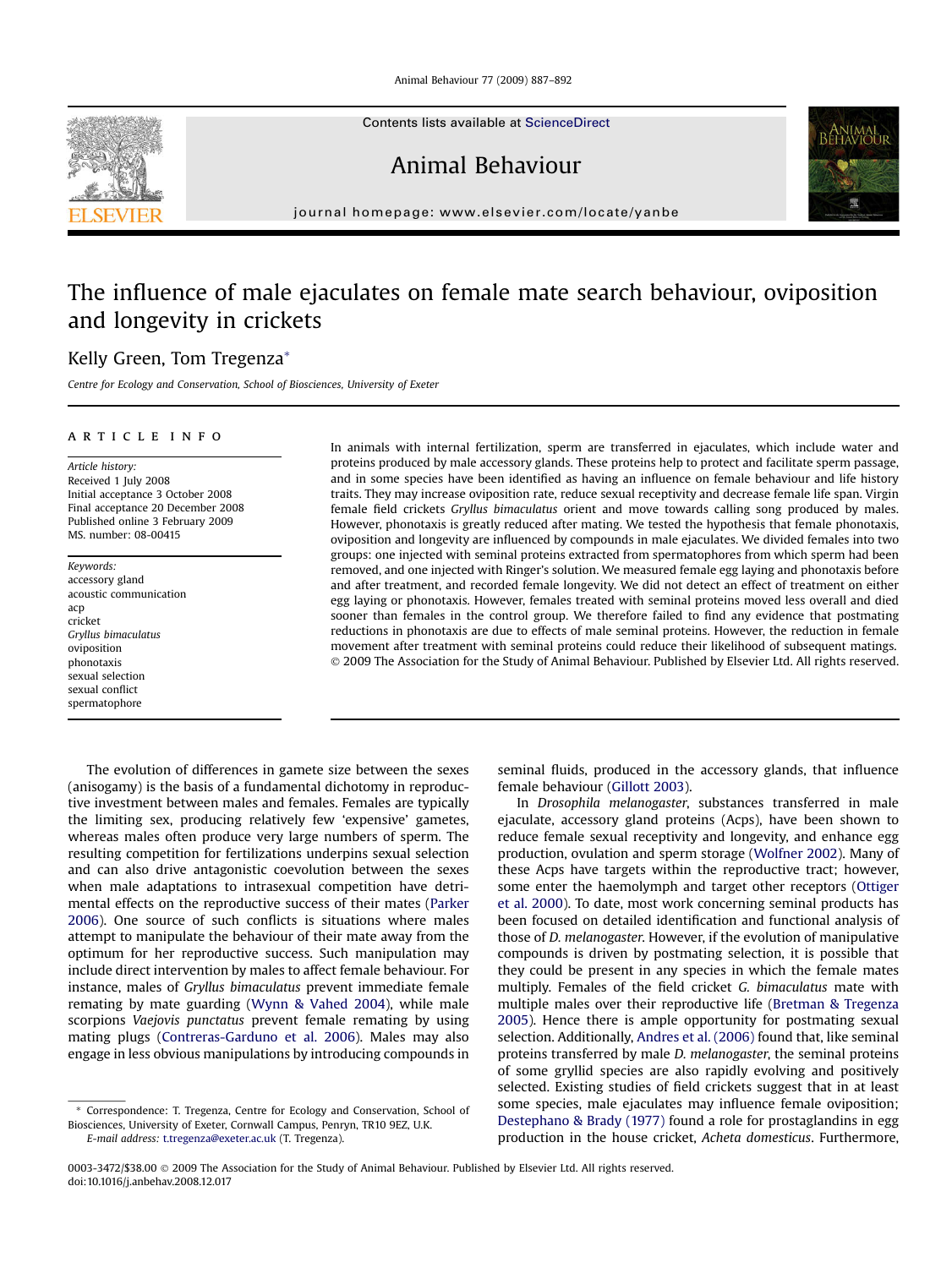[Loher et al. \(1981\)](#page-5-0) found that males of Teleogryllus commodus transfer a prostaglandin synthesizing complex to females in their ejaculate. This complex synthesizes the production of  $PGE<sub>2</sub>$  from the precursor arachidonic acid, which subsequently stimulates ovipositional behaviour. There have been fewer studies concerning the effects of seminal proteins on sexual receptivity. [Fleischman &](#page-5-0) [Sakaluk \(2004\)](#page-5-0) found no evidence of an effect of spermatophore contents on sexual receptivity in A. domesticus. However, spermatophylaces given as nuptial gifts by male decorated crickets, Gryllodes sigillatus, and consumed by their mates, appear to contain substances that inhibit their sexual receptivity. [Sakaluk et al. \(2006\)](#page-5-0) found that female A. domesticus, a non-nuptial gift-giving species, had reduced sexual receptivity after consuming the nuptial gift of G. sigillatus, whereas females of G. sigillatus had no such reduction. They concluded that conspecific females had evolved resistance to the manipulative compound, but that to maintain positive selection for its production, there must be variation in this resistance within populations of females.

In many species of orthopteran, male ejaculates provide nutritional benefits to females generally through nuptial gifts ([Vahed](#page-5-0) [1998](#page-5-0)). However, ejaculates may also be harmful to females. If ejaculate components have a positive effect on male reproductive success through increasing the proportion of a female's investment that goes into their offspring, they will be favoured by selection even if they reduce the female's overall reproduction (interlocus sexual conflict, [Tregenza et al. 2006; Wedell et al. 2006\)](#page-5-0). There is strong evidence for such a conflict leading to a reduction in life span in female D. melanogaster [\(Chapman et al. 1995\)](#page-5-0), but in field crickets, where the spermatophore is not accompanied by a nutritional gift, potential direct costs or benefits of ejaculates have received limited attention. [Wagner et al. \(2001\)](#page-5-0) found that in Gryllus lineaticeps, females mating repeatedly lived longer than females mating only once. In contrast, in G. bimaculatus, [Bateman](#page-5-0) [et al. \(2006\)](#page-5-0) found that contact with males reduced female longevity but that there was no difference in life span between females where the spermatophore was removed immediately after mating and those where it was retained, suggesting a lack of any direct effects of ejaculates on longevity in this species.

Field cricket mate search behaviour is characterized by calling males and silent, phonotactic females. Females typically become sexually receptive and phonotactic a few days after adult eclosion. However, after mating, female attraction to male song is reduced; this effect was found in both T. commodus [\(Loher et al. 1981\)](#page-5-0) and Gryllus integer [\(Lickman et al. 1998\)](#page-5-0). In G. bimaculatus, phonotaxis is reduced after mating, but there is no reduction when spermatophores are removed before transferral of spermatophore contents, and furthermore, phonotaxis is restored when the ventral nerve cord is severed [\(Loher et al. 1993](#page-5-0)). It therefore appears that reduction in female phonotaxis is either triggered by some sort of mechanical filling of the spermatheca or perhaps under chemical control from substances present in male ejaculate. This reduction in mate search behaviour could therefore be controlled by the female, or alternatively, it could be induced by male manipulation. In this study we aimed to determine whether substances transferred by males in the spermatophore, hereafter referred to as seminal proteins (SPs), influence female phonotaxis, longevity and egg production in G. bimaculatus.

#### METHODS

# Study Species

We used sixth-generation descendants from 30 nonvirgin female G. bimaculatus collected near Valencia, Spain. The crickets were fed standard rodent diet and raised in plastic boxes  $(25 \times 16 \text{ cm}$  and 14 cm high) at  $28 \pm 1 \degree$ C. To ensure that the females were virgin, we separated male and female nymphs at the penultimate instar. From hatching to the experimental period, we reared females in complete physical isolation from adult males. Upon adult eclosion, we placed females in individual containers (6  $\times$  6 cm and 5 cm high) and supplied them with standard rodent diet and fresh water.

# SP Experiment

We selected 100 females from the population and allocated them equally to one of two treatment groups: SP group: treated with SPs; Ringer's group: control treated with phosphate buffer solution (PBS, Ringer's solution).

#### SP Preparation

We collected 200 fully formed and hardened (sperm-provisioned) spermatophores from a group of approximately 50 males over a period of 7 days. We harvested spermatophores by gently squeezing the male's abdomen and removing the emerging spermatophore with a pair of forceps. We suspended the spermatophores in 100  $\mu$ l of PBS and homogenized them using a pestle. We then spun the SPs in a centrifuge for 5 min at 3300 rpm and removed the supernatant. Spermatophores contain approximately  $0.7 \mu l$  of water (mean of five spermatophores, fresh weight – weight after drying overnight in a drying oven at  $35^{\circ}$ C), so  $2 \mu l$  of suspended compound contained the spermatophore secretions of approximately 1.7 males. This ensured that females were receiving a dose of SPs expected to be adequate to elicit a response, allowing for a proportion of the SPs being bound to and therefore discarded with the sperm. We confirmed the presence of proteins in the spermatophore secretion by running a sample on a 12% SDS-PAGE. The sample was prepared using spermatophores from eight individuals and to the same concentration as the SPs used in the experiment.

#### Manipulations

We carried out manipulations when females were 10 days postadult eclosion. We performed the injections using a Narishige IM-6 microinjector (Narishige International, London, UK.) fitted with a  $\mu$ TIP 0.5  $\mu$ m capillary. In *D. melanogaster*, some Acps targeting female receptivity and longevity enter the haemolymph and have targets outside of the reproductive tract ([Ottiger et al. 2000\)](#page-5-0). Many studies concerning the target and effect of Acps on female behaviour in D. melanogaster have involved injecting the compounds directly into the female abdominal cavity (reviewed in [Kaufman & Lomas 1996\)](#page-5-0). The targets of male ejaculates we wished to examine are the neurological regions responsible for phonotaxis, all of which are located outside the reproductive tract ([Atkins &](#page-5-0) [Stout 1994](#page-5-0)). We therefore injected females directly into the haemocoel, between the seventh and eighth abdominal sclerites. Prior to treatment, we anaesthetized females by placing them on ice for 5 min. We then carried out the following actions: SP group: each female was injected with  $2 \mu l$  of suspended SPs; Ringer's group: each female was injected with  $2 \mu$  of PBS (Ringer's solution).

#### Female Response

#### Oviposition and longevity

All females used in the experiment were virgin; however, virgin females still regularly oviposit. Prostaglandins in T. commodus ([Loher et al. 1981](#page-5-0)) typically elicit an ovipositional response within 2–24 h of mating; hence we measured female oviposition for 25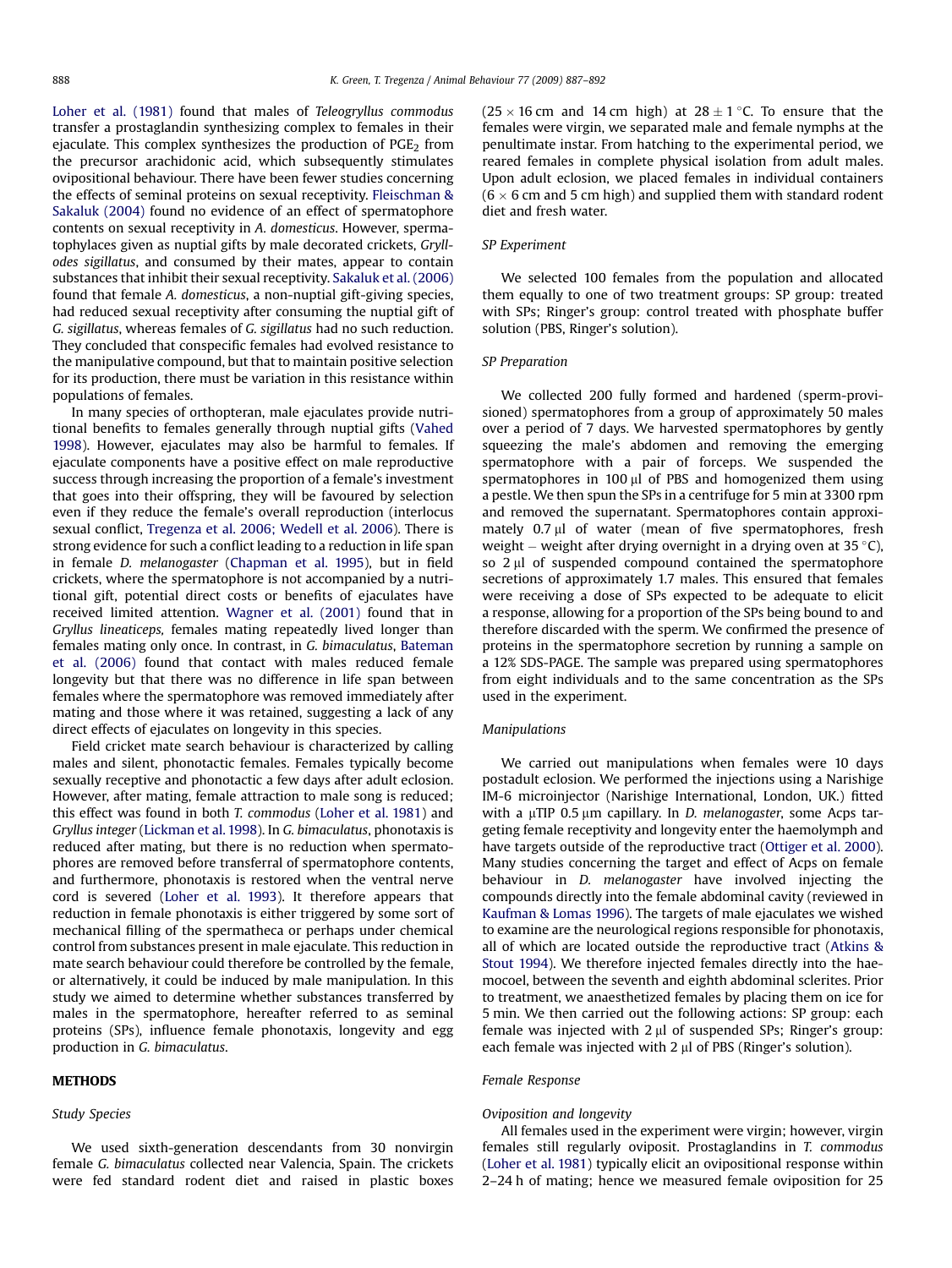females from each treatment group 24 h before and 24 h after treatment. We allowed females to lay eggs in damp sand and then washed and counted the eggs. Females were then replaced in their individual containers (6  $\times$  6 cm and 5 cm high) maintained at  $28 \pm 1$  °C and a 16:8 h light: dark photoperiod with fresh food and water. We monitored crickets daily, replacing food and water as necessary, and finally recording their date of death.

# Phonotactic response

We constructed a playback track to test female response to calling song. This track consisted of songs from three males. We used CoolEdit96 (Syntrillium Software Corporation, Scottsdale, AZ, U.S.A.) to normalize the amplitude to a peak of 70 dB (re  $20 \mu Pa$ ) at a distance of 25 cm from the speaker. We broadcast each song consecutively from the left and right channel twice. Each calling bout lasted 30 s and bouts were separated by 15 s of silence. In total, the playback track lasted 9 min, and was played once in its entirety to each female. We looped the playback track and started it at a different point for each female to control for an interaction between song order and habituation to the apparatus.

We tested female phonotactic response immediately before treatment and 24 h afterwards using a trackball system (D-Sphere), developed by H. Dahmen of the University of Tuebingen. The device comprises a hollow polystyrene ball with a mass of 3.4 g, mounted on an air current rising from the bottom of an aluminium hemispherical cup, an arrangement that leads to very low frictional and inertial resistance. We held females in place on top of the sphere by attaching them by the pronotum to the end of a piece of wire using modelling wax. The wire holding the cricket was connected to a leaf spring made of thin card and held in place using a clamp and stand. The spring allowed the cricket to lift its body up and down on its legs with minimal impediment, but it could not turn left or right and hence its normal walking movements resulted in rotations of sphere. Trackball movement was detected through optical sensors (as used in an optical mouse). The response was recorded as the total rotation measured at 0.1 s intervals in two planes of movement, X and Y; the X component recorded the direction of preference whereas the Y component recorded the degree of forward effort exerted by the female; hence X and Y are hereafter referred to as the turning and forward components of movement, respectively. Each component had the potential to vary in magnitude independent of the other. We played songs from two speakers (cone diameter 2.5 cm) placed perpendicular to each other and  $45^{\circ}$  from the cricket's midline. We played crickets songs from one channel at a time.

#### RESULTS

# Oviposition

We collected oviposition data from 22 females in the Ringer's group, and 23 females from the SP group. This is due to some deaths prior to the second data collection. The data were non-normal so we analysed the change in the number of eggs laid before and after the two treatments using a Mann–Whitney U test. The number of eggs laid in the 24 h before treatment minus the number laid after treatment did not differ significantly between the two groups  $(Z = 1.29, N_1 = 22, N_2 = 23, P = 0.20; Fig. 1).$ 

# Phonotactic Response

We analysed female response averaged across all songs. Females made a significant positive turning response to calling songs both before treatment (Wilcoxon signed–ranks test:  $Z = 6.305$ ,  $N = 89$ ,



Figure 1. The numbers of eggs laid by females in the Ringer's treatment group and in the seminal protein (SP) group. Box plots represent the median number of eggs laid, and the upper and lower quartiles.

 $P < 0.001$ ) and after treatment (Ringer's:  $Z = 4.18$ ,  $N = 41$ ,  $P < 0.001$ ; SP:  $Z = 4.64$ ,  $N = 48$ ,  $P < 0.001$ ). There was no significant difference between the amount of turning towards the song after treatment with Ringer's and that after treatment with SP (Mann– Whitney U test:  $Z = 0.44$ ,  $N = 89$ ,  $P = 0.66$ ). There was also no significant difference in turning towards song before and after treatment group for either treatment group (paired  $t$  tests: Ringer's:  $t_{10} = 2.35$ ,  $P = 0.815$ ; SP:  $t_{47} = 1.64$ ,  $P = 0.11$ ; Fig. 2).

Before treatment, females moved forward significantly more during calling bouts than between calling bouts (when no calling stimulus was present; paired t test: square-root-transformed data:  $t_{87} = 3.87$ , P < 0.001). After Ringer's treatment, there was no significant difference between forward movement when song was played and forward movement when no song was played (paired  $t$ test:  $t_{40} = 0.05$ ,  $P = 0.964$ ), and there was a similar lack of forward movement in response to calling song after SP treatment ( $t_{47} = 1.51$ ,  $P = 0.14$ ). Females had a significantly reduced forward movement when a calling song was played after SP treatment compared with the response after Ringer's treatment (*t* test:  $t_{87} = 2.66$ ,  $P = 0.01$ ), but they also moved significantly less when there was no stimulus after treatment with Ringer's compared with treatment with SP  $(t_{87} = 3.00, P = 0.004)$ . However, paired t tests did not reveal a significant difference in forward movement before and after treatment for either treatment group (Ringer's:  $t_{40} = 1.14$ ,  $P = 0.26$ ; SP:  $t_{47} = 1.23$ ,  $P = 0.22$ ; [Fig. 3\)](#page-3-0).



Figure 2. Orientation of females towards the calling song before and after treatment with Ringer's or seminal proteins (SP). Error bars represent 1 SE.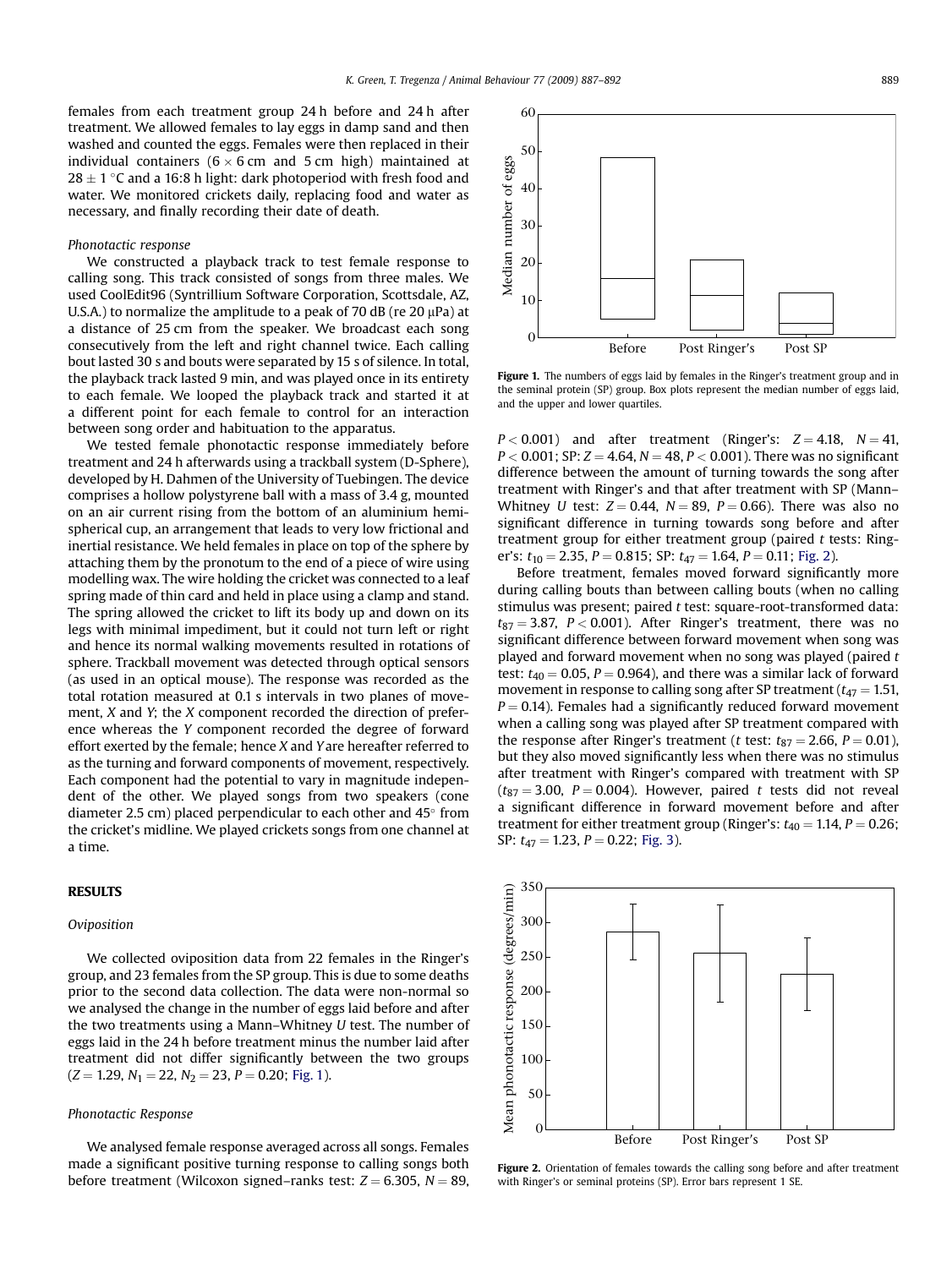<span id="page-3-0"></span>

Figure 3. Forward movement of females in response to either a calling song stimulus or no song before and after treatment with Ringer's or seminal proteins (SP). Error bars represent 1 SE.

### Longevity

Owing to logistics with data collection, we recorded data on the adult longevity of 27 females in the Ringer's group and 34 females in the SP group. We were unable to normalize the data, so again we used a Mann–Whitney U test. Females in the SP group died sooner than females in the Ringer's group  $(Z = 3.927, N = 61, P < 0.001;$ Fig. 4.)

# DISCUSSION

There was no significant effect of treatment group on number of eggs laid, and SPs did not influence the magnitude of phonotactic response measured as the amount of turning towards a male call. However, the magnitude of forward effort varied in response to both treatment and whether there was a sound stimulus. Before treatment, females showed an increased forward response when played a calling song compared to between calling bouts when there was no stimulus. After treatment, females in the SP group reduced their forward effort compared to the control group, both within and between calling bouts. Females of the SP group also died sooner than those in the control group.

There was no significant effect of treatment on oviposition. This could be explained in one of two ways: either SPs may not influence oviposition in this species, or they may need to be delivered directly into the female reproductive tract. In the grasshopper Gomphocerus rufus, mating inhibits female sexual receptivity but does not increase oviposition ([Hartmann & Loher](#page-5-0) [1999](#page-5-0)). However, in G. bimaculatus, mating has been shown to increase oviposition [\(Bentur et al. 1977\)](#page-5-0). Also, [Bretman et al.](#page-5-0) [\(2006\)](#page-5-0) found that female G. bimaculatus mated to more dominant males lay more eggs than those mated to submissive males. This could be caused by females allocating more resources to oviposition following a mating with a dominant male, but it is perhaps more likely that dominance status is associated with ability to manipulate oviposition through SPs.

We chose to deliver proteins directly into the haemocoel because this method has been used in studies of the effect of Acps on female behaviour in Drosophila species on the basis that targets have been identified outside of the reproductive tract. [Ram et al.](#page-5-0) [\(2005\)](#page-5-0) found that in D. melanogaster, Acps transferred during copulation have multiple targets, including the female's circulation and haemolymph. [Ottiger et al. \(2000\)](#page-5-0) also found that in



Figure 4. Longevity (days after adult eclosion) of females treated with Ringer's or seminal proteins (SP). Box plots represent the median, upper and lower quartile values.

D. melanogaster Acps that influenced female receptivity targeted areas outside of the reproductive tract. In this experiment, we were investigating the possibility of male control over female phonotaxis. Phonotaxis is under neuronal control via the brain and, hence, if phonotaxis is influenced by SPs, we would expect the target of these proteins to lie outside the reproductive tract in the nervous system. However, in T. commodus, [Loher et al. \(1981\)](#page-5-0) showed that SPs (which they refer to as prostaglandins) injected into the common oviduct region increased oviposition, but that rather than being influenced directly by the male compound, oviposition was increased by a secondary compound synthesized in the female reproductive tract. Hence, we cannot rule out the possibility that SPs in our experiment did not reach the appropriate targets on which to act to increase oviposition and future studies might include attempts to deliver direct to the spermatheca.

We found no detectable effect of the SPs on phonotactic orientation towards the song. This contrasts with the effect of mating on phonotactic response ([Loher et al. 1993; Lickman et al. 1998;](#page-5-0) [Bateman 2001; Lynch et al. 2005](#page-5-0)), but is in accordance with the previous study of A. domesticus, which concluded that seminal products do not reduce female receptivity in this species ([Fleisch](#page-5-0)man & [Sakaluk](#page-5-0) 2004). Of course, it is possible that our negative result is because either the concentration of SPs was too low to have full effect or the site of delivery was inappropriate. During the protein extraction, some SPs may have been inadvertently discarded because of binding to the sperm. It is also possible that phonotactic reduction occurs via receptors in the reproductive tract or through compounds produced there in response to introduced SPs (since, as discussed above, neural control of phonotaxis occurs outside the reproductive tract). Alternatively, female phonotaxis may be reduced through multiple cues following mating, such as the presence of specific SPs in the haemolymph in conjunction with the stimulation of mechanoreceptors that detect that the spermatheca is full, a possibility that remains to be tested.

Females did move forward significantly less when injected with SPs than when injected with Ringer's. This effect was not detected by paired tests of movement before and after treatment; however, this may be an artefact of the second phonotactic test being a day later than the first, as [Loher et al. \(1993\)](#page-5-0) found that female receptivity increases between 5 and 7 days after adult eclosion. Hence, a more appropriate test is to compare the two treatment groups after injection. Unpaired tests of the difference in forward movement between treatment groups revealed an effect of treatment. The reduction in forward effort after SP treatment was also significant even between calling bouts when no song was being played, suggesting that SPs reduce movement in general.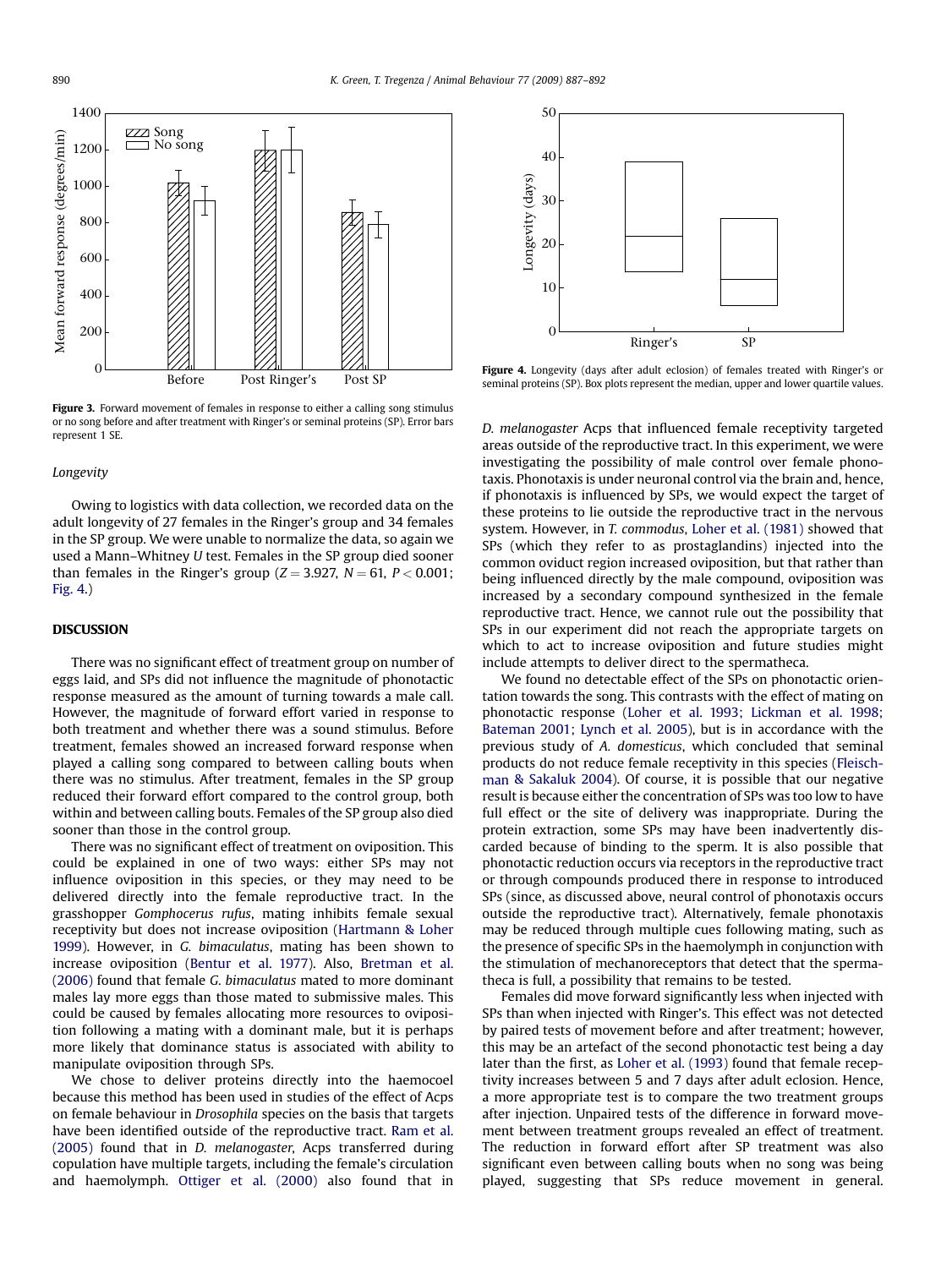Alternatively, because only short bouts of silence separated calling songs, it could be that females remained faithful to the last calling song that they heard. Females of the bushcricket Requena verticalis have been shown to remain faithful to calling males even after they have stopped singing [\(Bailey et al. 2003](#page-5-0)). Female movement seems to be reduced overall after treatment with SPs. This could imply that females are generally less mobile after mating and therefore this may still act to reduce the number of subsequent mates found by the female. In Drosophila, Acps have been shown to influence the female postmating refractory period [\(Wigby & Chapman 2005\)](#page-5-0). Once mated, Acps act on the female to reduce her receptivity to subsequent potential mates. This increases the overall paternity of the first male to mate with the female. This reduction in forward effort after injection with SPs could have similar effects in female crickets. If females move forward less after mating, they are less likely to discover further males. As previously mentioned, in D. melanogaster, Acps enter the haemolymph after being introduced into the reproductive tract, and have various targets ([Ram et al.](#page-5-0) [2005\)](#page-5-0). Similarly, [Stanley-Samuelson & Loher \(1985\)](#page-5-0) found that radioactive prostaglandins injected into the body cavity of female T. commodus were quickly eliminated from the haemocoel and taken up by various other tissues such as the hindgut and ovaries. They also found that some compounds were taken up by the ventral nerve cord and flight muscles. [Loher et al. \(1993\)](#page-5-0) found that in G. bimaculatus, the reduction in phonotaxis after mating could be reversed by severing the ventral nerve cord, suggesting that compounds found in male ejaculates do target these tissues, and specifically have the potential to affect female locomotion.

An alternative explanation for this reduction in motility after the SP treatment is that the effect could be caused by an immune response. Further evidence for this is provided by the observation that mortality was significantly increased in females in the SP group. However, in D. melanogaster, male sex peptide also increases female mortality ([Wigby & Chapman 2005](#page-5-0)). [Lung et al. \(2002\)](#page-5-0) identified a seminal protein in D. melanogaster (Acp62F) that exerts positive protective effects in the female reproductive tract, but is toxic and reduces female longevity upon entering the haemolymph. In the same species, [Wigby & Chapman \(2005\)](#page-5-0) found that females that are continuously exposed to males have lower survival than those exposed to males for 48 h only, indicating a cost to mating that is not associated with oviposition and which is expressed as decreased longevity. It is therefore possible that the reduction in longevity of females of the SP group in our study was also due to the action of these proteins. Also, this reduction in forward effort was not mirrored in a significant reduction in turning towards song after treatment with SPs, which we would predict would also be affected if the immune system was challenged. Previous studies of the effect of mating on longevity in crickets found a positive effect in G. lineaticeps (2001), while in G. bimaculatus there was no effect of matings themselves (including ejaculates; [Bateman et al. 2006\)](#page-5-0). It is unclear why life span was affected in our study but not in [Bateman et al.'s \(2006\)](#page-5-0) study, in which matings occurred naturally, since one might expect matings and ejaculates to be at least as harmful as ejaculates alone. One possibility is that the injection of extracted proteins directly into the haemocoel in our experiment allowed the expression of greater toxicity, unlike that experienced when ejaculates are transferred by the male into the reproductive tract which is adapted to receive them.

Although the influence of SPs on behaviour may sometimes be beneficial for the female (e.g. [Boggs 1981](#page-5-0)), they are widely regarded as compounds produced by the male that are aimed at promoting male fitness, sometimes at the expense of female fitness ([Chapman](#page-5-0) [et al. 1995](#page-5-0)). If female crickets move less or orient less towards a calling song once mated as a result of male compounds, they are less likely to find more males, and hence the first male has an increased likelihood of paternity. This has obvious benefits for male fitness but the effects on female fitness are less clear. Female multiple mating has been shown to affect female fitness positively in some species [\(Tregenza & Wedell 2000\)](#page-5-0). Specifically, egghatching success in G. bimaculatus is positively related to the number of brood sires [\(Tregenza & Wedell 1998\)](#page-5-0). If males seek to reduce polyandry, it could be detrimental to females, so why have females not evolved resistance to these substances? [Sakaluk et al.](#page-5-0) [\(2006\)](#page-5-0) suggested that there is variation in female receptivity to 'antiaphrodisiacs' in the nuptial gifts of G. sigillatus both within and between populations. If males sometimes encounter receptive females either within their own population or through migration to a neighbouring population, this could maintain selection for these proteins. Alternatively, if females are exposed to greater threats through multiple mating, such as predation or sexually transmitted infections, a reduction in mate searching could promote female fitness. Several studies suggest that mate search behaviour in orthopteran species can be dangerous ([Bateman 2001](#page-5-0)). For example, the survival probabilities for calling males and silent phonotactic females of the bushcricket Poecilimon veluchianus are equal ([Heller 1992\)](#page-5-0). Similarly, female mate choice in A. domesticus is affected by risk of predation [\(Hedrick & Dill 1993; Csada & Neudorf](#page-5-0) [1995\)](#page-5-0). If mate search behaviour in G. bimaculatus is equally costly, then this receptivity to male-produced compounds could be maintained through positive selection. This in turn could produce density-dependent variation in success of male manipulation. In dense populations, male manipulation would be relatively unsuccessful as females would frequently encounter further mates by chance; however, in less dense populations, male manipulation could be more effective.

A final explanation for the observed changes in the SP treatment group when compared to the Ringer's group is that, rather than male manipulation, they may be female responses to a perceived mating. For example, a reduction in motility after SP treatment could represent an adaptation intended to reduce predation risk postmating. Searching for mates is likely to be energetically costly, and so females may benefit from reducing their search behaviour once they have copulated once. Also, there is evidence that predation risk can affect female mate choice in crickets [\(Hedrick &](#page-5-0) [Dill 1993; Csada & Neudorf 1995](#page-5-0)) and it may also affect the costs of locomotion. Increased longevity could be the result of a trade-off between fecundity and the maintenance of somatic tissue. Although we did not find evidence for this in our oviposition data, females of many species invest more heavily in offspring production when mated, at the cost of other functions.

Our results suggest that in G. bimaculatus, male-produced compounds transferred to females in spermatophore contents may influence locomotion after mating, and may also reduce female longevity. We propose that in low-density populations, this may reduce female remating rates. Although polyandry increases female fitness in G. bimaculatus, it is possible that, in the wild, this reduction in mate search behaviour could be beneficial to both males and females. Further studies are needed to clarify the effect of SPs introduced directly into the reproductive tract and to assess whether any effects are fully under male control or whether they are female mediated in response to male proteins.

# Acknowledgments

K.G. was funded by a BBSRC studentship award, T.T. was funded by a Royal Society Fellowship. Thanks to Michelle Hares for valuable laboratory assistance and David Hosken, Nina Wedell and four anonymous referees for comments on the manuscript.